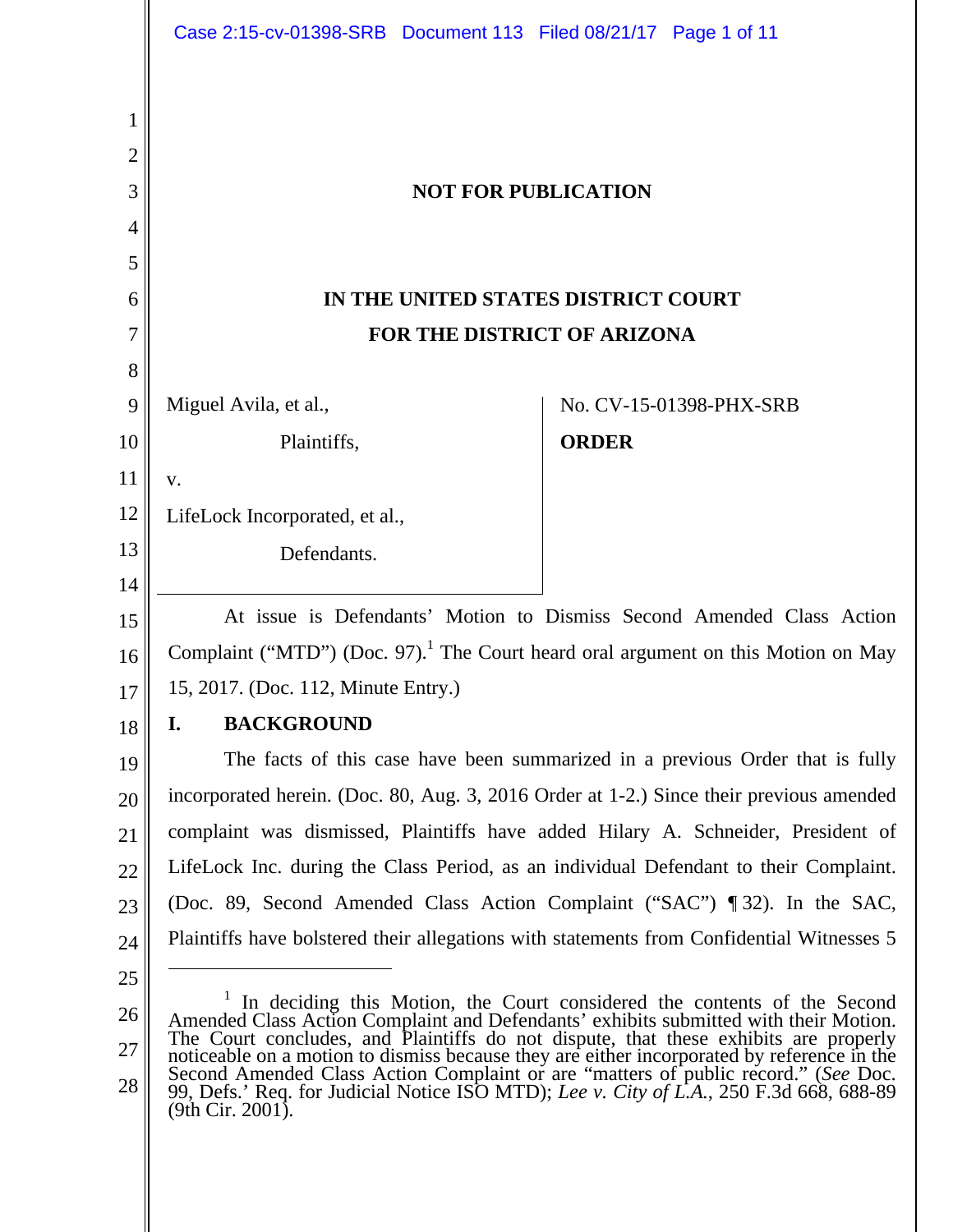1 2 3 4 5 6 7 8 9 10 11 12 13 and 6 ("CW 5", "CW 6"). (*Id.* ¶¶ 82-83.) CW 5 was an Identity Alert Specialist with LifeLock from July 2007 to June 2015. (*Id.* ¶ 82.) Plaintiffs allege that CW 5 had knowledge of Defendants' scienter regarding the staleness rate of credit check alerts. (*Id.*) CW 6 was a Team Manager of Escalations and Identity Operations employed by LifeLock from July 2014 until February 2016 whom Plaintiffs allege had direct interaction with Defendants Davis and Schneider and confirmed that the issue of stale alerts was "elevated to LifeLocks's executive management. . . ." (*Id.* ¶¶ 83, 123.) The SAC also clarifies a company's required actions under payment card industry data security standards ("PCI DSS") and continues to allege that Defendants failed to follow established guidelines. (*Id.* ¶¶ 140-45.) Defendants argue that Plaintiffs have again failed to establish scienter as required under 15 U.S.C. §§ 78u-4(a) *et seq*. and have failed to correct the deficiencies as outlined by this Court's prior August 3, 2016 Order. (MTD at 1.) Defendants therefore move to dismiss the SAC with prejudice. (*Id.*)

14

### **II. LEGAL STANDARDS AND ANALYSIS**

15 16 17 18 19 20 21 22 23 24 25 26 27 28 A Rule 12(b)(6) dismissal for failure to state a claim can be based on either (1) the lack of a cognizable legal theory or (2) insufficient facts to support a cognizable legal claim. *Conservation Force v. Salazar*, 646 F.3d 1240, 1242 (9th Cir. 2011), *cert. denied*, *Blasquez v. Salazar*, 132 S. Ct. 1762 (2012). In determining whether an asserted claim can be sustained, "[a]ll of the facts alleged in the complaint are presumed true, and the pleadings are construed in the light most favorable to the nonmoving party." *Bates v. Mortg. Elec. Registration Sys., Inc.*, 694 F.3d 1076, 1080 (9th Cir. 2012). "[A] wellpleaded complaint may proceed even if it strikes a savvy judge that actual proof of those facts is improbable, and 'that a recovery is very remote and unlikely.'" *Bell Atl. Corp. v. Twombly*, 550 U.S. 544, 556 (2007) (quoting *Scheuer v. Rhodes*, 416 U.S. 232, 236 (1974)). However, "for a complaint to survive a motion to dismiss, the nonconclusory 'factual content,' and reasonable inferences from that content, must be plausibly suggestive of a claim entitling the plaintiff to relief." *Moss v. U.S. Secret Serv.*, 572 F.3d 962, 969 (9th Cir. 2009) (quoting *Ashcroft v. Iqbal*, 556 U.S. 662, 678 (2009)). In other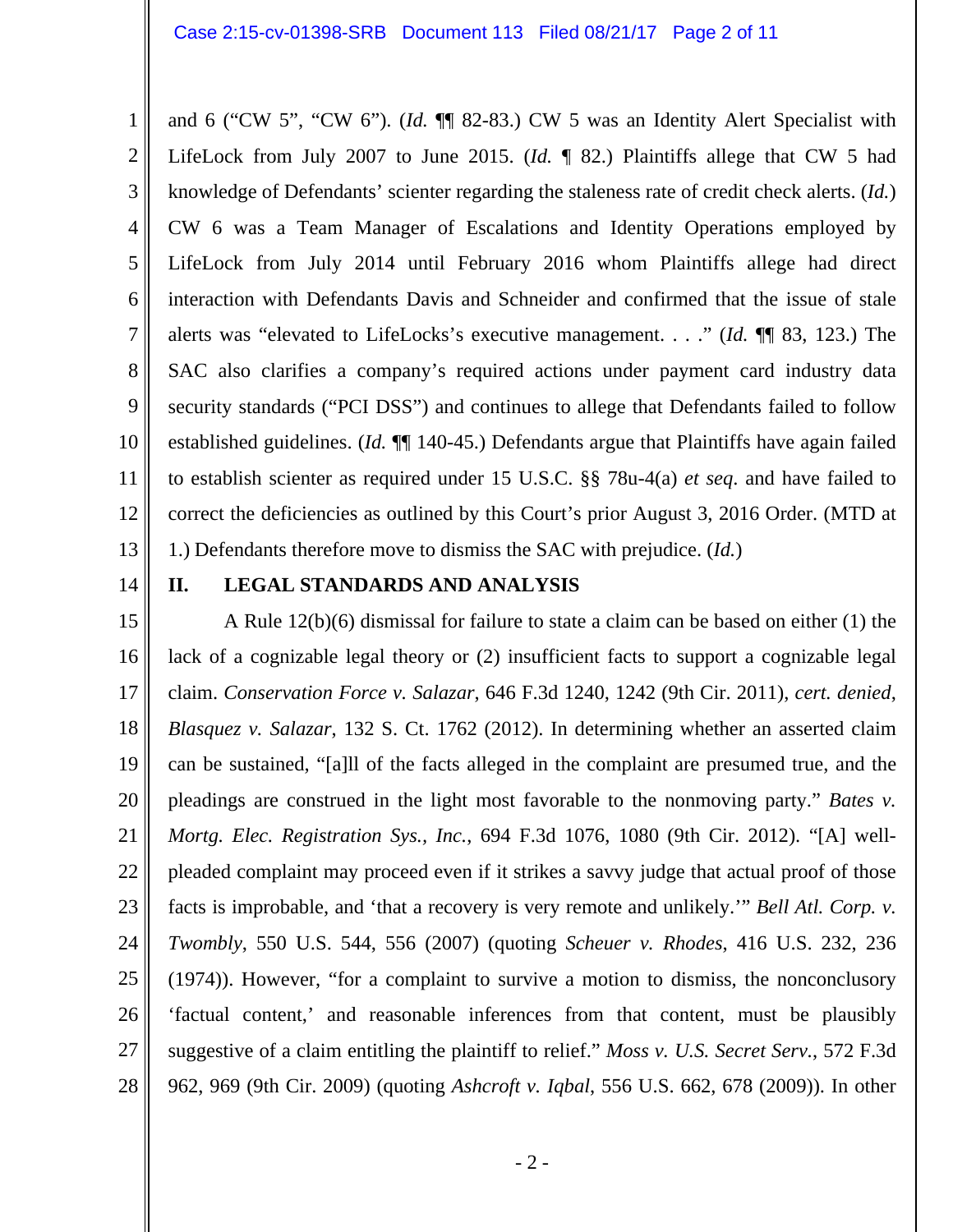#### Case 2:15-cv-01398-SRB Document 113 Filed 08/21/17 Page 3 of 11

1 2 words, the complaint must contain enough factual content "to raise a reasonable expectation that discovery will reveal evidence" of the claim. *Twombly*, 550 U.S. at 556.

3 4 5 6 7 8 9 10 11 12 13 14 15 16 17 18 19 20 21 22 23 24 25 26 27 28 Section 10(b) or Rule 10b-5 claims also must meet the particularity requirements of Federal Rule of Civil Procedure 9(b), which requires that "[i]n alleging fraud or mistake, a party must state with particularity the circumstances constituting fraud or mistake." Fed. R. Civ. P. 9(b); *see also In re Daou Sys., Inc. Sec. Litig.*, 411 F.3d 1006, 1014 (9th Cir. 2005). Moreover, these claims must meet the heightened pleading standards of the Private Securities Litigation Reform Act ("PSLRA"). *See* 15 U.S.C. § 78u-4. The PSLRA requires a securities fraud complaint to "plead with particularity both falsity and scienter." *Gompper v. VISX, Inc.*, 298 F.3d 893, 895 (9th Cir. 2002). To properly allege falsity, a complaint must "specify each statement alleged to have been misleading, the reason or reasons why the statement is misleading, and, if an allegation regarding the statement or omission is made on information and belief, . . . state with particularity all facts on which that belief is formed." *Id.* (quoting 15 U.S.C. § 78u- $4(b)(1)$ ) (quotation marks omitted). To adequately plead scienter, the complaint must "state with particularity facts giving rise to a strong inference that defendant acted with the required state of mind." 15 U.S.C. § 78u-4(b)(2). To adequately demonstrate that the "defendant acted with the required state of mind," a complaint must "allege that the defendants made false or misleading statements either intentionally or with deliberate recklessness." *In re Daou Sys.*, 411 F.3d at 1014-15. "[A]n actor is [deliberately] reckless if he had reasonable grounds to believe material facts existed that were misstated or omitted, but nonetheless failed to obtain and disclose such facts although he could have done so without extraordinary effort." *In re Oracle Corp. Sec. Litig.*, 627 F.3d 376, 390 (9th Cir. 2010) (quoting *Howard v. Everex Sys., Inc.*, 228 F.3d 1057, 1064 (9th Cir. 2000)). The Supreme Court has emphasized that courts "must review 'all the allegations holistically'" when determining whether scienter has been sufficiently pled. *Matrixx Initiatives, Inc. v. Siracusano*, 563 U.S. 27, 49 (2011) (quoting *Tellabs*, *Inc. v. Makor Issues & Rights, Ltd.*, 551 U.S. 308, 326 (2007)). The relevant inquiry is "whether all of

- 3 -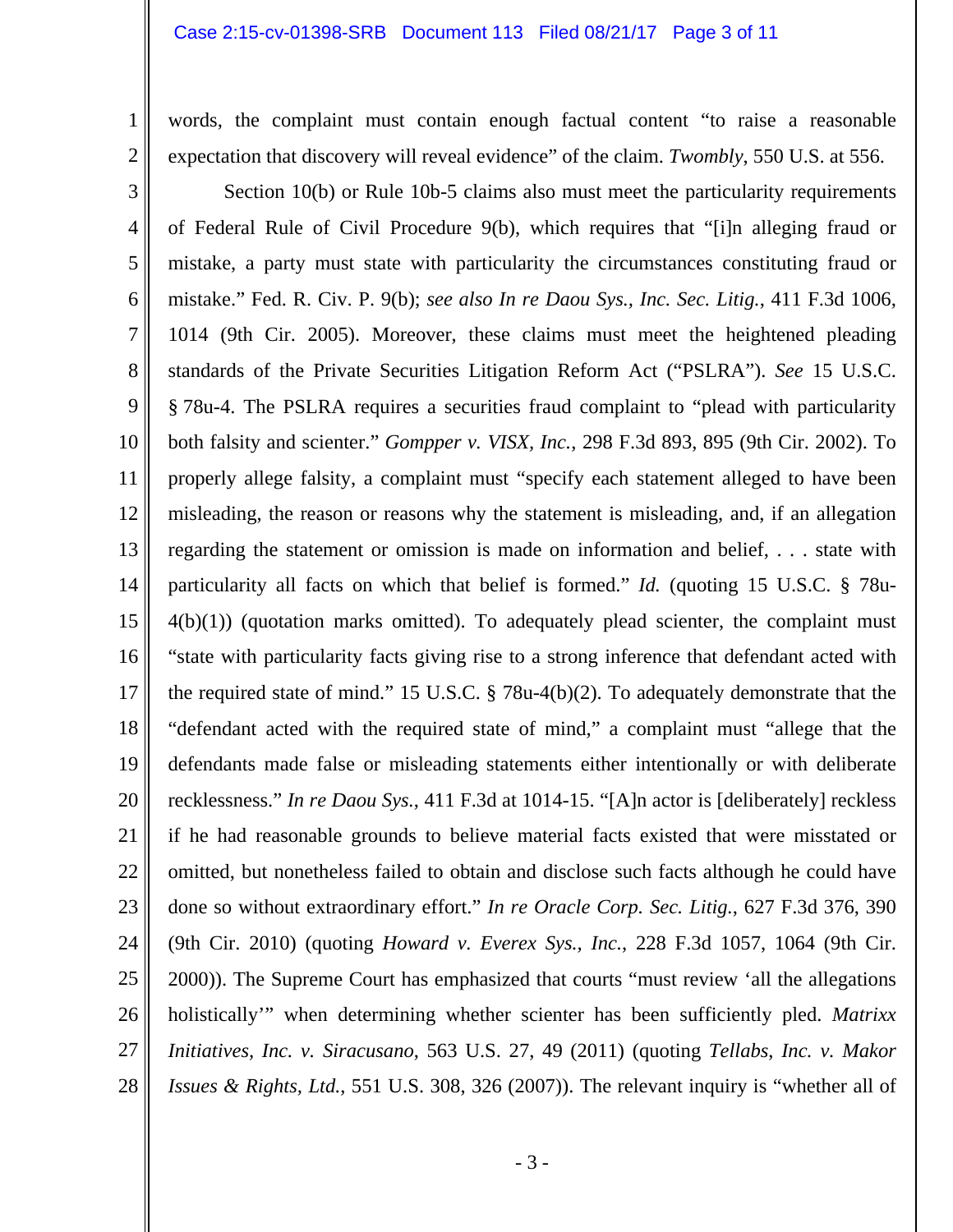the facts alleged, taken collectively, give rise to a strong inference of scienter, not whether any individual allegation, scrutinized in isolation, meets that standard." *Tellabs*, 551 U.S. at 323. In securities cases, falsity and scienter "are generally strongly inferred from the same set of facts" and the two requirements may be combined into a unitary inquiry under the PSLRA." *Ronconi v. Larkin*, 253 F.3d 423, 429 (9th Cir. 2011).

6

1

2

3

4

5

### **A. "Proactive and "Near Real-Time" Alert Services**

7 8 9 10 11 12 13 14 15 16 17 18 19 20 Defendants argue that Plaintiffs have again failed to allege falsity and scienter with respect to individual Defendants' statements about proactive and near real-time alerts. (MTD at 13.) Plaintiffs must plead scienter "with respect to each act or omission alleged to have violated this chapter." 15 U.S.C. § 78u-4(b)(2); *see Zucco Partners, LLC v. Digimarc Corp.*, 552 F.3d 981, 998 (9th Cir. 2009) (holding the complaint could be dismissed under Fed. R. Civ. Pro. 12(b)(6) because scienter could not be established when viewed holistically or individually). Plaintiffs present a number of statements and documents from which they seek to establish scienter, including: (1) a PowerPoint presentation entitled "Project Granite" presented to "LifeLock executives" in March 2015; (2) statements of six confidential witnesses; (3) statements of former LifeLock employees; (4) an allegation that the false or misleading statements were related to the company's "core operations" so that the Court can infer corporate scienter without individual scienter; and (5) the resignation of senior executives. (*See* SAC ¶¶ 55-65, 77- 84, 88-94, 105, 120-130; Doc. 103, Resp. in Opp'n to MTD ("Resp.") at 31-33.)

21 22 23 24 25 26 27 28 Much of this information is a reiteration of allegations already deemed insufficient to plead scienter in Plaintiffs' earlier complaint. In particular, the "Project Granite" briefing and the statements of confidential witnesses CW 1, CW 2, CW 3, CW 4, and former employees were not enough to sufficiently plead Defendants acted with scienter. (Aug. 3, 2016 Order at 5-9.) Here, in addition to the earlier statements, Plaintiffs provide new confidential witness statements from CW 5 and CW 6 and public statements made at company events to prove scienter. The statements of CW 5 and CW 6 are the most significant additions to Plaintiffs' SAC, but the Court must evaluate these statements

- 4 -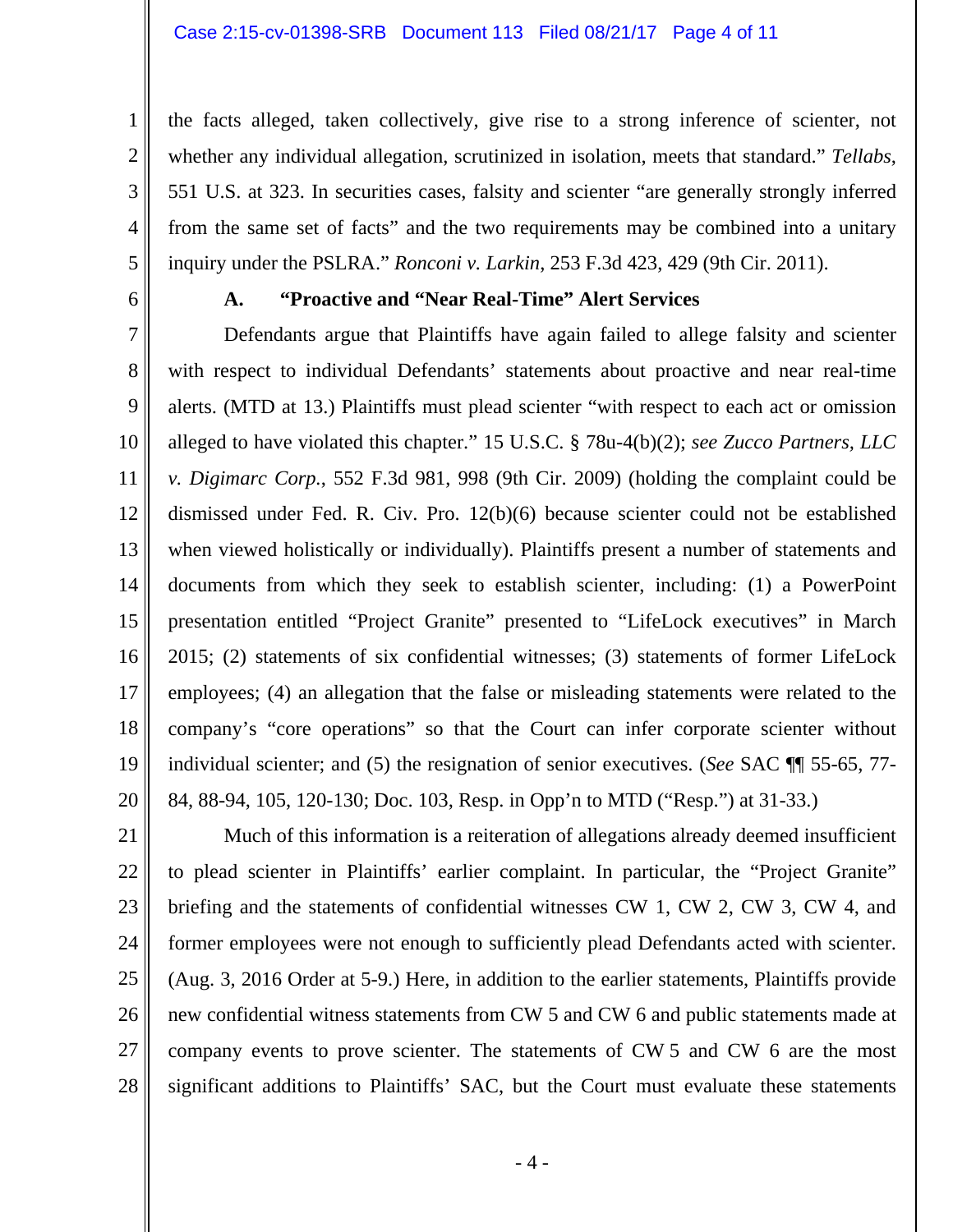under the  $Zucco^2$  test to determine their ability to satisfy the PSLRA's requirements.

2

1

### **i.** *Zucco* **Test and Confidential Witness Statements**

3 4 5 6 7 8 9 10 11 12 13 14 15 16 17 18 19 20 21 22 23 24 25 26 27 *Zucco* requires that: (1) the confidential witnesses' statements must possess sufficient particularity to illustrate reliability and personal knowledge, and (2) the reported statements, which illustrate sufficient reliability and personal knowledge, must also be indicative of scienter. *Zucco Partners, LLC*, 552 F.3d at 995. Even reviewing the statements of CW 5 holistically, they fail to pass the *Zucco* test. The allegations state that CW 5 was an Identity Alert Specialist at LifeLock throughout the class period, had regular contact with LifeLock executives, and managed Defendant Davis' personal LifeLock account. (SAC ¶ 82.) CW 5 was responsible for generating reports regarding alert trends and sending those reports to Vice President of Member Services Rob Ryan. (*Id.* ¶¶ 82, 121.) Plaintiffs allege these reports circulated throughout LifeLock's executive management team, including Defendant Schneider, based on information provided by Mr. Ryan to CW 5. (*Id.*) CW 5 asserts that Mr. Ryan told her that he not only provided Defendant Schneider the reports, but that he also held meetings with her regarding the data contained in the reports. (*Id.* ¶ 121.) Plaintiffs' allegations, however, fail to provide any concrete information about the level of discussion in regards to the data, the specific data discussed, the length of these meetings, or any other information about Mr. Ryan's access to the individual Defendants. Here, CW 5's allegations rely on statements to him/her from Mr. Ryan, but there is nothing in the SAC to allege Mr. Ryan's reliability and personal knowledge. While hearsay may be used to support a complaint, it must be "sufficiently reliable, plausible, or coherent" to be considered probative of scienter. *Lloyd v. CVB Financial Corp.*, 811 F.3d 1200, 1208 (9th Cir. 2016). Plaintiffs in this case fail to provide the foundational information that would show the information is sufficiently reliable to justify the use of hearsay. The allegations do not illustrate whether Mr. Ryan's position was in sufficient parity with Defendants to infer his communications would reach these individuals. Moreover, it is unknown if Mr. Ryan's position as "Vice 

<sup>28</sup> 

 $^{2}$  552 F.3d at 995.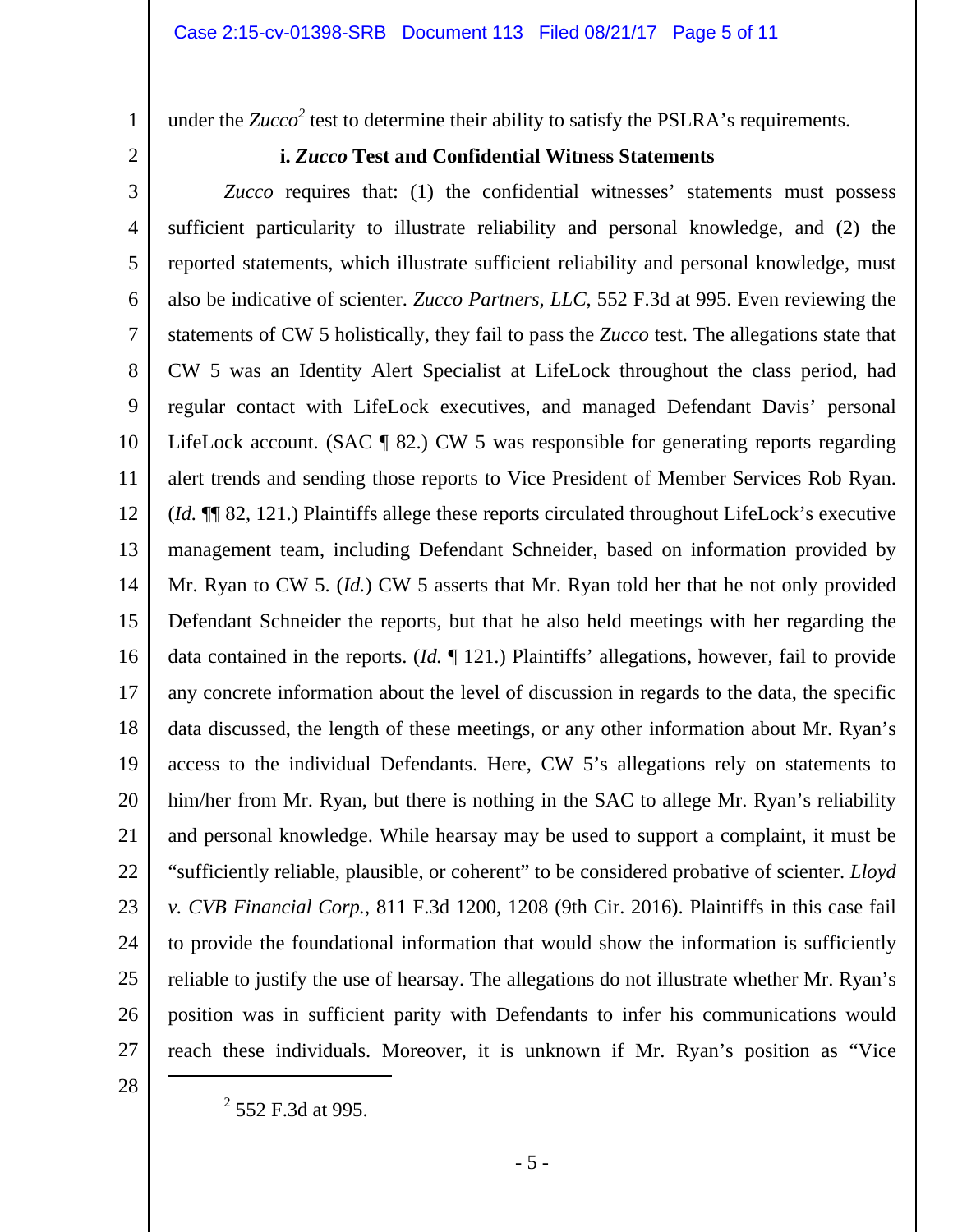President of Member Services" would require him to communicate this information directly to top executives. The SAC also fails to provide any details regarding the alleged conversations between Mr. Ryan and CW 5. Therefore, CW 5's allegations based on statements from Mr. Ryan are insufficient to establish scienter.

 In addition to statements from Mr. Ryan, CW 5 states Defendant Schneider acknowledged being aware of "stale" alerts transmitted to customers after a question from one of the attendees at a company lunch where CW 5 was present. (SAC  $\P$  122, 130.) This statement may establish personal knowledge on the part of CW 5, however, Defendant Schneider's general awareness of "stale" alerts does not show knowledge of the systemic problem alleged by Plaintiffs. These statements by Plaintiffs' CW 5 also fail to satisfy the *Zucco* test.

12 13 14 15 16 17 18 19 20 21 22 23 24 25 The SAC states that CW 6 was an employee at LifeLock from July 2014 to February 2016 as a Member Services Team Manager, and later as a Manager of Escalations and Identity Operations. (*Id.* ¶ 83.) CW 6 alleges that "stale" alerts were continuous throughout the class period, and the issues were brought to the attention of "executive management" but fell on "deaf ears." (*Id.* ¶ 123.) The SAC indicates CW 6 reported the information to his or her supervisor who was multiple levels of authority below any named Defendant. (*Id.* ¶ 83.) The SAC fails to allege CW 6 had any personal contact with any named Defendant in regards to the issue of "stale" alerts. In fact, the Court can only infer CW 6 may have had direct communication with individual Defendants from a statement that CW 6 responded to customer complaints in Defendant Schneider's stead. (*Id.*) Such an inference, however, does not reasonably lead to an inference that CW 6 ever spoke to Defendant Schneider concerning stale alerts or that she was aware of the contents of the customer complaint letters. CW 6's statements fail the *Zucco* test.

26

1

2

3

4

5

6

7

8

9

10

11

#### **ii. Corporate Scienter**

27 28 Plaintiffs argue that, in lieu of finding scienter for individual Defendants, this Court should impute corporate or collective scienter to LifeLock as a corporate entity.

- 6 -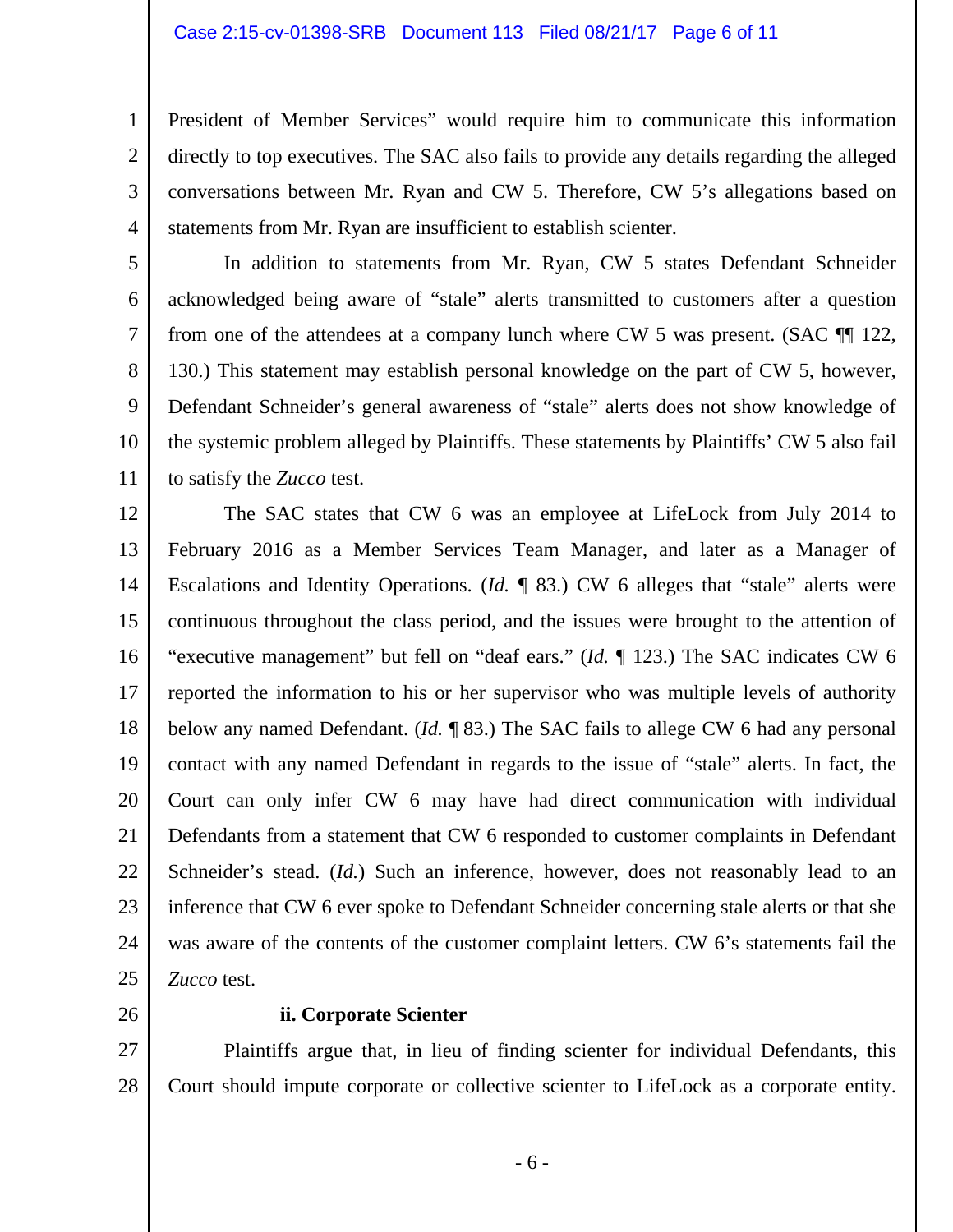1 2 3 4 5 6 7 8 9 10 11 12 13 14 15 16 17 18 19 20 21 22 23 24 (Resp. at 37-38.) The Ninth Circuit may allow for some form of corporate scienter, but only in situations where "a company's public statements were so important and so dramatically false that they would create a strong inference that at least *some* corporate officials knew of the falsity upon publication." *Glazer Capital Mgmt., LP v. Magistri*, 549 F.3d 736, 744 (9th Cir. 2008). In coming to this tentative conclusion, the Ninth Circuit relied on a hypothetical given by the Seventh Circuit in which a car manufacturer announced it had sold one million SUVs in a year when it had actually sold zero. *Id.* at 743-44 (citing *Makor Issues & Rights , Ltd. v. Tellabs, Inc.*, 513 F.3d 702, 710 (7th Cir. 2008)). Therefore, the doctrine of corporate scienter is limited only to situations in which statements are so dramatically false that their falsity should be obvious to corporate officials with reasonable knowledge about their companies. *See In re Volkswagen "Clean Diesel" Marketing, Sales Practices, and Products Liab. Litigation*, No. 3:15-md-2672- CRB, 2017 WL 66281, 14-15 (N.D. Ca. Jan. 4, 2017) (finding that the alleged fraud regarding Volkswagen's diesel engines was so widespread and integral to the company's business strategy that it was highly unlikely that executive management could have been unaware of it). Here, Plaintiffs alleged the credit alerts were one of the most important aspects of LifeLock's business and were one of the driving factors leading customers to purchase more expensive plans. (SAC ¶¶ 45-47, 120.) These alerts, however, were only a single element of the service provided by the company and the SAC provides only passing statements by CW 5 that they were a primary driver in customer purchases of the "Ultimate Plus" package. (*Id.* ¶ 120.) This distinguishes this case from other cases where the falsity was so vast and vital to a company's operations that a court could impute scienter to the corporate entity. The SAC does not sufficiently allege corporate scienter to defeat Defendants' Motion to Dismiss under Federal Rule of Civil Procedure 12(b)(6).

25

#### **iii. Resignations**

26 27 28 Plaintiffs argue that the resignations of Defendants Davis and Power three and five months respectively after the FTC settlement supports an inference of scienter. (Resp. at 38-39.) In order for a resignation to support an inference of scienter, a plaintiff must

- 7 -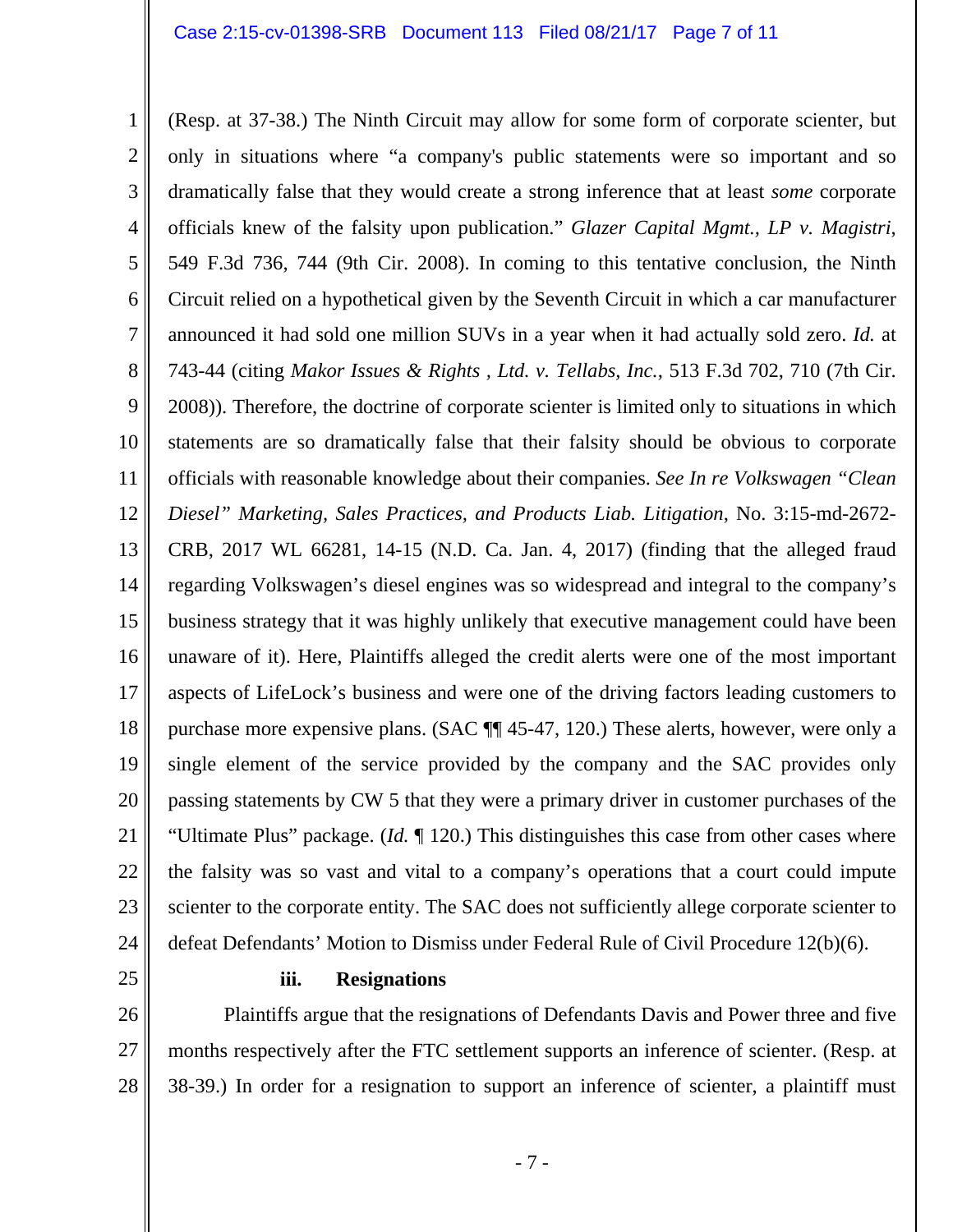#### Case 2:15-cv-01398-SRB Document 113 Filed 08/21/17 Page 8 of 11

2 3 4 5 6 7 8 9 10 11 12 13 allege "that the resignation at issue was uncharacteristic when compared to the defendant's typical hiring and termination patterns or was accompanied by suspicious circumstances." *Zucco Partners, LLC*, 552 F.3d at 1002. Absent such allegations, "the inference that the defendant corporation forced certain employees to resign because of its knowledge of the employee's role in the fraudulent representations will never be as cogent or as compelling as the inference that the employees resigned or were terminated for unrelated personal or business reasons." *Id.* Plaintiffs have failed to allege that the resignations of Defendants Davis and Powers were uncharacteristic or accompanied by suspicious circumstances. (*See* SAC ¶¶ 176-80.) Indeed, it is neither surprising nor suspicious that the CEO and CFO of a company would resign following a lawsuit and settlement with the FTC. Therefore, the Court concludes that Plaintiffs have failed to allege an adequate inference of scienter with regard to statements about proactive and near real-time alerts.<sup>3</sup>

14

1

### **B. Payment Card Industry Data Security Standard Compliance**

15 16 17 18 19 20 21 22 23 24 25 This Court previously held that the PCI DSS certification LifeLock received just prior to the Class Period negates any inference of scienter in statements made that LifeLock complied with or would comply with PCI DSS standards. (Aug. 3, 2016 Order at 10-11.) Moreover, the statements made by the Defendants were not promises or assurances that the company was operating within PCI DSS standards at all times, but were statements that the company strives to operate at that level or had already received the certification. (*See* SAC ¶¶ 132-33). The SAC does not make any new allegations that contribute to the scienter of the Defendants. The new amendments further clarify the PCI DSS certification requirements and illustrate how the company failed to operate at that level, but they do not show scienter on behalf of the individual Defendants. (*See id.* ¶¶ 139-44.) While Plaintiffs allege that Defendant Schneider did acknowledge issues

26

 $\overline{a}$ 

27

28

<sup>&</sup>lt;sup>3</sup> Plaintiffs again argue that scienter may be imputed in this case under the "core operations" doctrine. (Resp. at 37.) The Court rejects this argument for the same reasons it rejected it previously; in the absence of o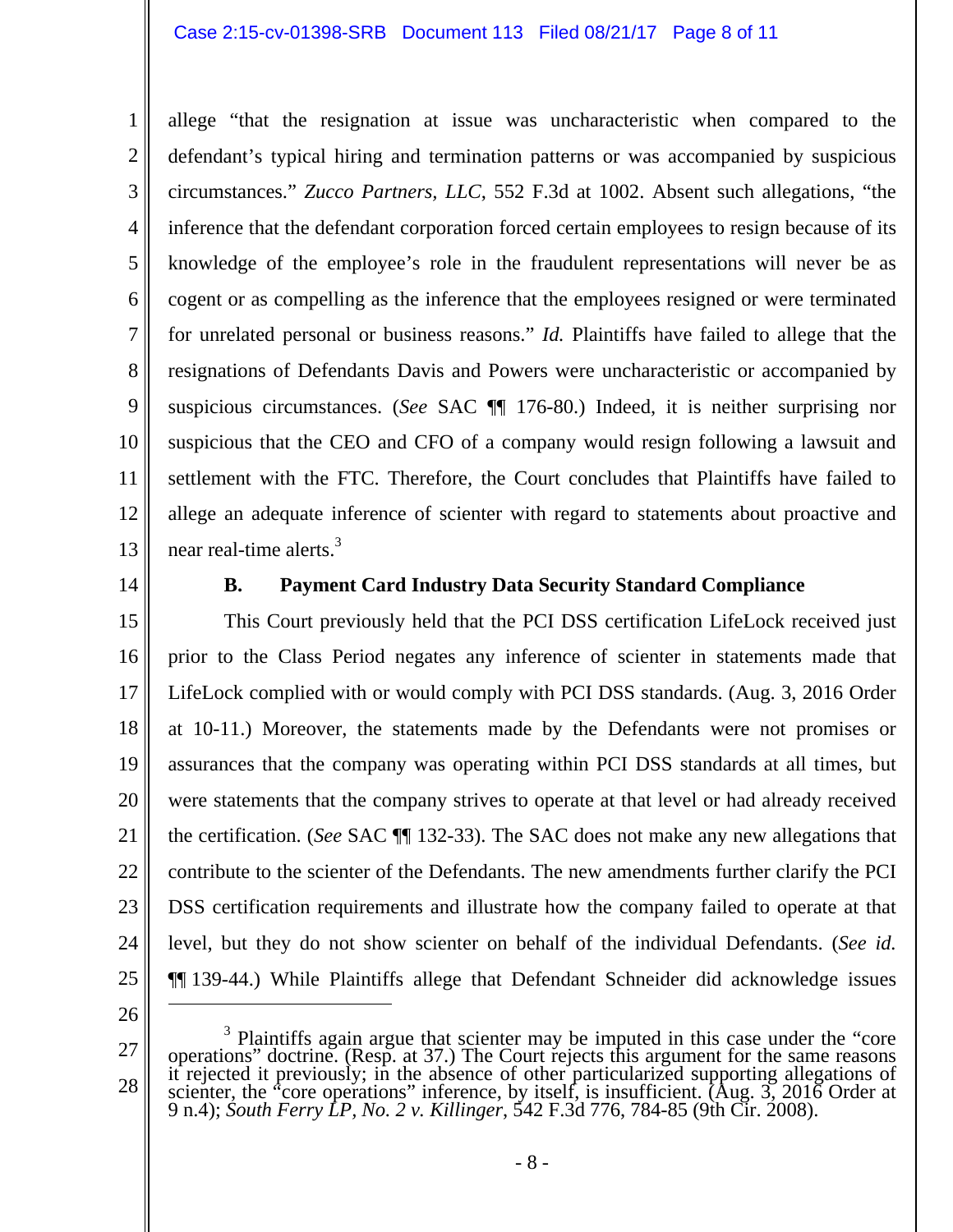related to enrollment of new LifeLock customers and problems faced with the automation process, that alone does not establish scienter in regards to the PCI DSS compliance (*See id.*  $\P$  146.) These acknowledgements related to issues with the entire system rather than PCI DSS compliance alone and are insufficient to show that Defendant Schneider was aware of the specific failures alleged. (*See id.* ¶¶ 140-44.) Therefore, the Court concludes that Plaintiffs failed to adequately plead scienter on the part of Defendants with regards to PCI DSS compliance.

8

1

2

3

4

5

6

7

## **C. FTC Investigation**

9 10 11 12 13 14 15 Plaintiffs made minimal changes to the SAC's allegations regarding the FTC investigation. (*See* SAC ¶¶ 155, 165, 167, 178-180.) Plaintiffs stated they re-pled these allegations in order to preserve them for appeal in accordance with Ninth Circuit case law. (Resp. at 9); *see Lacy v. Maricopa Cnty.*, 693 F.3d 869 (9th Cir. 2012) (holding a claim dismissed with leave for amend must be re-pled to preserve for appeal). Because there have been no meaningful changes, the Court dismisses the allegations related to the FTC Investigation.

16

### **D. Dismissal with Prejudice**

17 18 19 20 21 22 23 24 25 26 Defendants argue the Court should dismiss the SAC with prejudice. (MTD at 1.) Plaintiffs request this Court permit them leave to amend their complaint. (Resp. at 40.) Federal Rule of Civil Procedure 15 provides that a party may amend its pleading with leave of court, and "[t]he court should freely give leave when justice so requires." Fed. R. Civ. P. 15(a)(2). "In deciding whether justice requires granting leave to amend, factors to be considered include the presence or absence of undue delay, bad faith, dilatory motive, repeated failure to cure deficiencies by previous amendments, undue prejudice to the opposing party and futility of the proposed amendment." *Moore v. Kayport Package Express, Inc.*, 885 F.2d 531, 538 (9th Cir. 1989) (citing *Foman v. Davis*, 371 U.S. 178, 182 (1962)).

27 28 Further leave to amend is not warranted because Plaintiffs have repeatedly failed to cure deficiencies in their Complaint. Plaintiffs acknowledge they made minimal

- 9 -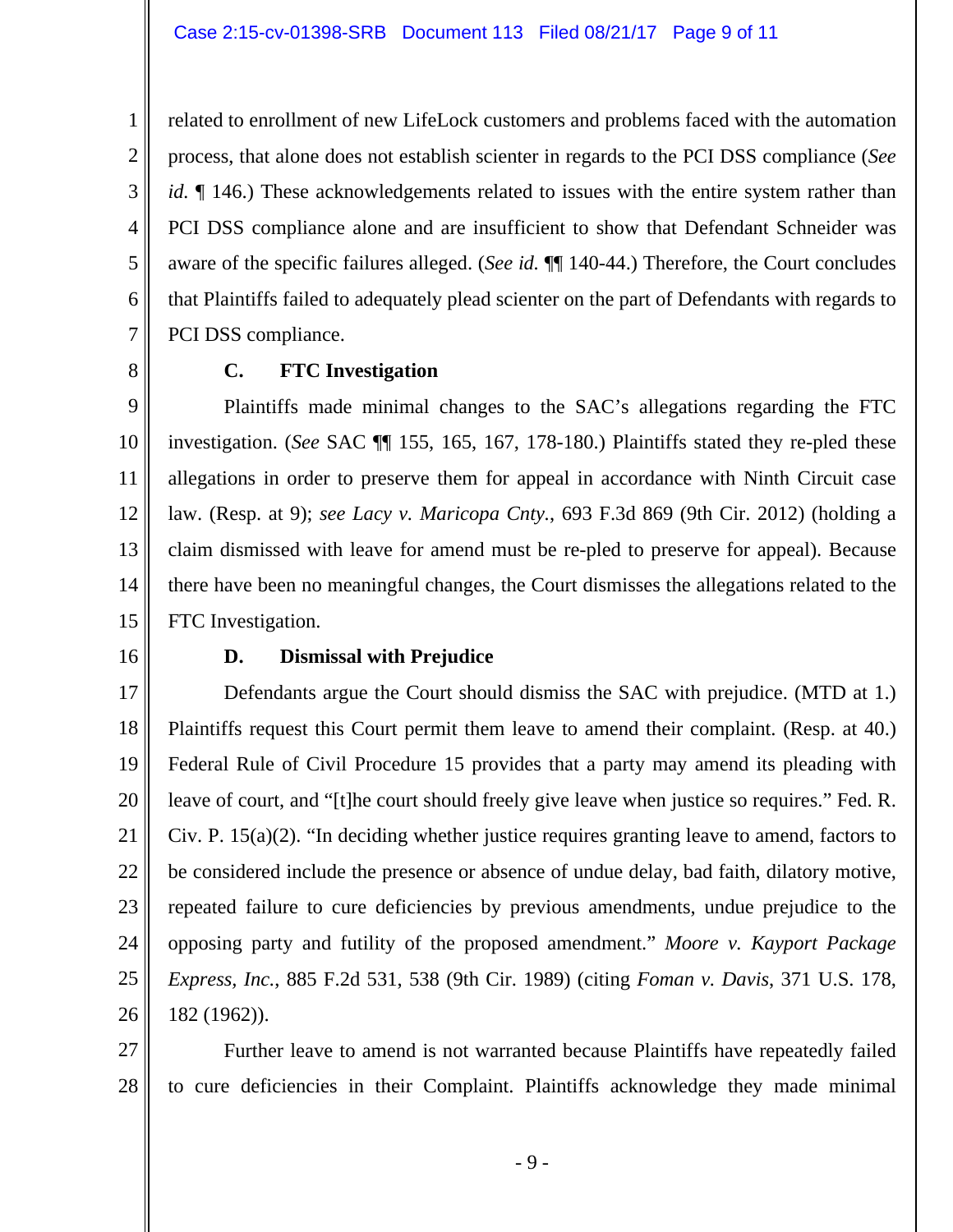1 2 3 4 5 6 7 8 9 10 11 12 changes to their claim regarding the FTC investigation. Plaintiffs clarified the PCI DSS requirements for companies in their SAC, but failed to address that Defendant received the certification just prior to the start of the class period. Moreover, the only new statement from an individual Defendant is stating that a system upgrade would cost \$100 million and LifeLock "can't afford that." (SAC ¶ 146.) This statement, however, appears to discuss the costs of correcting issues related to enrollment, automation, and reduction of system downtime and were not directly related to the data security standard. (*Id.*) These statements are not indicative of scienter and there is no indication that further leave to amend will provide the requisite scienter. Finally, Plaintiffs have repeatedly failed to cure deficiencies in their attempts to plead scienter with respect to Lifelock's alleged failure to provide near real-time alerts. Therefore, the Court grants Defendants' Motion to Dismiss with prejudice.

13

# **III. CONCLUSION**

14 15 16 17 18 19 20 21 The Court grants Defendants' Motion to Dismiss the SAC because it fails to sufficiently allege that Defendants made statements concerning LifeLock's alert services and PCI DSS compliance with scienter. Moreover, Plaintiffs acknowledge they made no substantial changes to the FTC complaints and only sought to preserve those claims for appeal. Additionally, the facts of this case do not allow for an inference of corporate scienter. This was Plaintiff's third opportunity to submit a complaint with sufficient facts to support a cognizable legal claim, but they have failed to fulfill this requirement. Therefore, the Court grants Defendants' request to dismiss the SAC with prejudice.

22 23  **IT IS ORDERED** granting Defendants' Motion to Dismiss Second Amended Class Action Complaint with prejudice (Doc 97).

24 25 26 27  **IT IS FURTHER ORDERED** granting Defendants' Request for Judicial Notice in Support of Motion to Dismiss Second Amended Class Action Complaint (Doc. 99). /// ///

28 ///